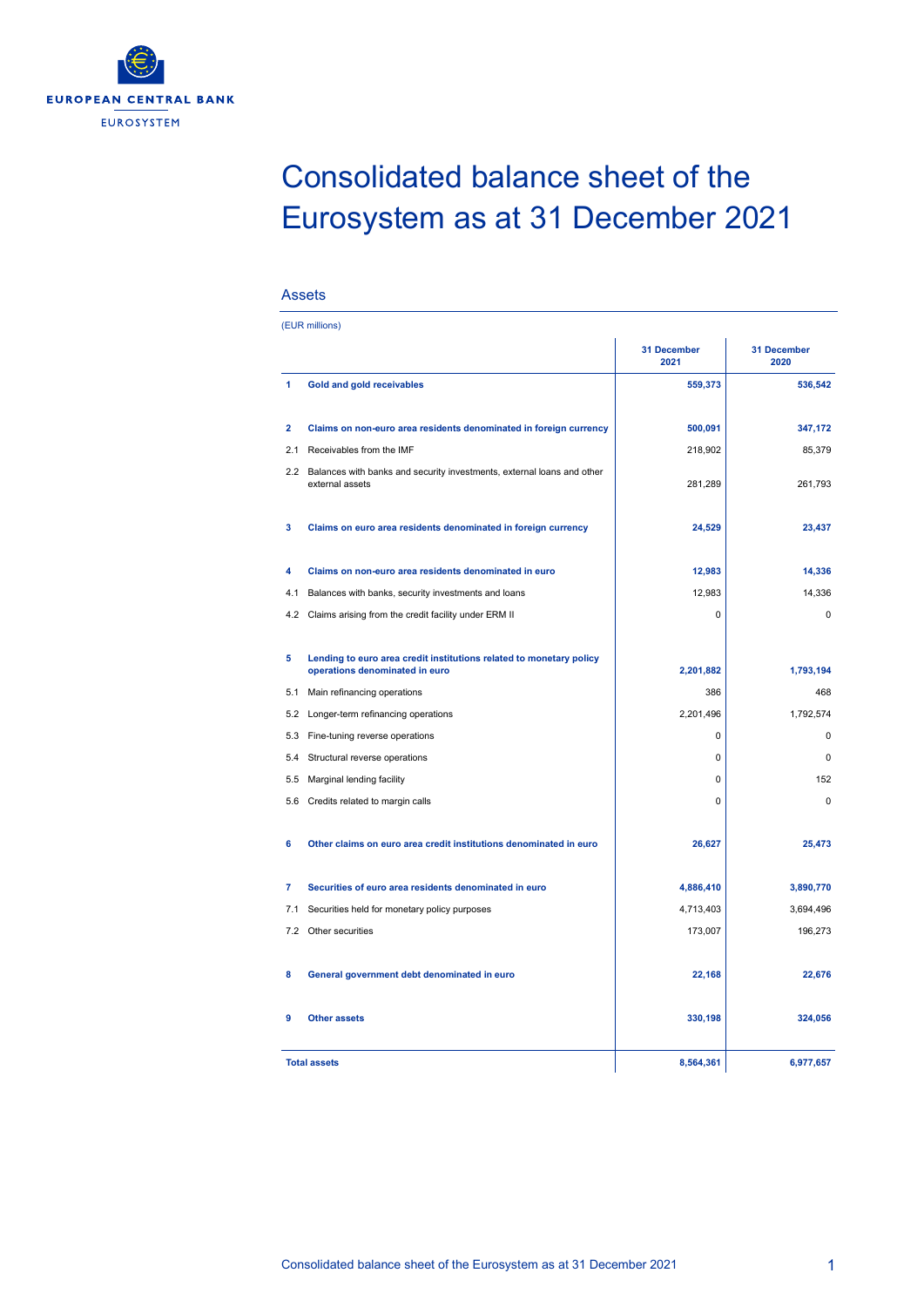## Liabilities

|                |                                                                                                           | 31 December<br>2021 | <b>31 December</b><br>2020 |
|----------------|-----------------------------------------------------------------------------------------------------------|---------------------|----------------------------|
| 1              | <b>Banknotes in circulation</b>                                                                           | 1,544,387           | 1,434,512                  |
| $\overline{2}$ | Liabilities to euro area credit institutions related to monetary policy<br>operations denominated in euro | 4,293,938           | 3,489,288                  |
|                | 2.1 Current accounts (covering the minimum reserve system)                                                | 3,512,153           | 2,805,426                  |
| 2.2            | Deposit facility                                                                                          | 779,596             | 683,863                    |
|                | 2.3 Fixed-term deposits                                                                                   | 0                   | $\mathbf 0$                |
|                | 2.4 Fine-tuning reverse operations                                                                        | 0                   | $\mathbf 0$                |
|                | 2.5 Deposits related to margin calls                                                                      | 2,188               | $\mathbf 0$                |
| 3              | Other liabilities to euro area credit institutions denominated in euro                                    | 76,674              | 23,643                     |
| 4              | <b>Debt certificates issued</b>                                                                           | 0                   | $\mathbf 0$                |
| 5              | Liabilities to other euro area residents denominated in euro                                              | 757,063             | 611,130                    |
| 5.1            | General government                                                                                        | 590,383             | 516,173                    |
|                | 5.2 Other liabilities                                                                                     | 166,680             | 94,957                     |
| 6              | Liabilities to non-euro area residents denominated in euro                                                | 709,971             | 431,145                    |
| 7              | Liabilities to euro area residents denominated in foreign currency                                        | 14,106              | 7,815                      |
| 8              | Liabilities to non-euro area residents denominated in foreign<br>currency                                 | 2,729               | 3,924                      |
| 8.1            | Deposits, balances and other liabilities                                                                  | 2,729               | 3,924                      |
|                | 8.2 Liabilities arising from the credit facility under ERM II                                             | 0                   | $\mathbf 0$                |
| 9              | Counterpart of special drawing rights allocated by the IMF                                                | 178,834             | 54,799                     |
| 10             | <b>Other liabilities</b>                                                                                  | 318,766             | 299,252                    |
| 11             | <b>Revaluation accounts</b>                                                                               | 554,874             | 512,501                    |
| 12             | <b>Capital and reserves</b>                                                                               | 113,019             | 109,647                    |
|                | <b>Total liabilities</b>                                                                                  | 8,564,361           | 6,977,657                  |

Totals/sub-totals may not add up due to rounding.